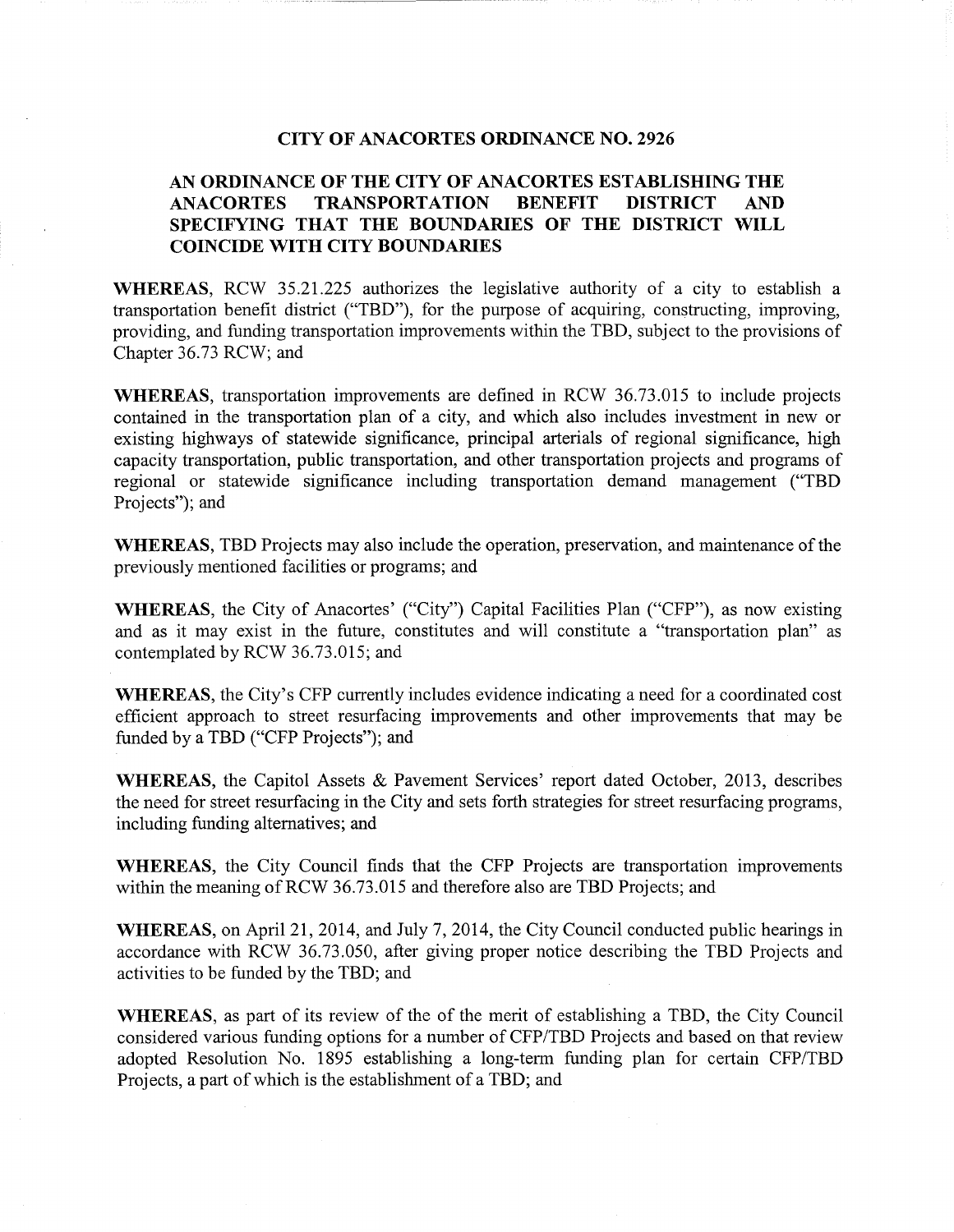WHEREAS, the Council finds that the City can most effectively undertake CFP Projects if it works in conjunction with a TBD; and

WHEREAS, the City Council finds that establishment of a TBD would enable the City, in conjunction with the process for the adoption of its annual updates to the CFP, to consider and adopt mechanisms to fund required City street resurfacing in a coordinated, efficient manner; and

WHEREAS, the City Council finds it to be in the best interests of the City to establish a citywide TBD to fund and implement TBD Projects consistent with Chapter 36.73 RCW and the City's CFP to enable the TBD to contract with the City for management and staffing of the TBD's operations, and for the mutual undertaking and/or funding of CFP/TBD Projects; and

WHEREAS, the City Council wishes establish a governing body for the TBD comprised of the City Council acting in an *ex officio* and independent capacity and to provide for the continuing operations of the TBD;

NOW THEREFORE, THE CITY OF ANACORTES DOES ORDAIN:

# Section 1: Findings

The City Council finds it is in the public interest to help provide an adequate level of funding for transportation improvements through establishment of a TBD.

### Section 2: Formation of a Transportation Benefit District

The City, pursuant to RCW 35.21.225 and Chapter 36.73 RCW, hereby establishes and creates a TBD to be known and referred to as Anacortes Transportation Benefit District No. 1 ("ATBD No. 1"), subject to the following:

1. Establishment the Anacortes Transportation Benefit District- General Authority. There is hereby created ATBD No. 1 with geographical boundaries comprised of the corporate limits of the City, as those boundaries may be adjusted in the future. ATBD No. 1 shall be a quasi-municipal corporation and an independent taxing "authority" within the meaning of Article VII, section 1 of the Washington State Constitution, and a "taxing district" within the meaning of Article VII, section 2 of the Washington State Constitution. ATBD No. 1 shall constitute a body corporate and possess all the usual powers of a corporation for public purposes as well as all other powers that may now or hereafter be specifically conferred by statute, including, but not limited to, the authority to hire employees, staff, and services, to enter into contracts, to acquire, hold, and dispose of real and personal property, and to sue and be sued. Public works contract limits applicable to the City of Anacortes shall apply to the district.

# **ORDINANCE NO. 2926** Page 2 of 5 ANACORTES TRANSPORTATION BENEFIT DISTRICT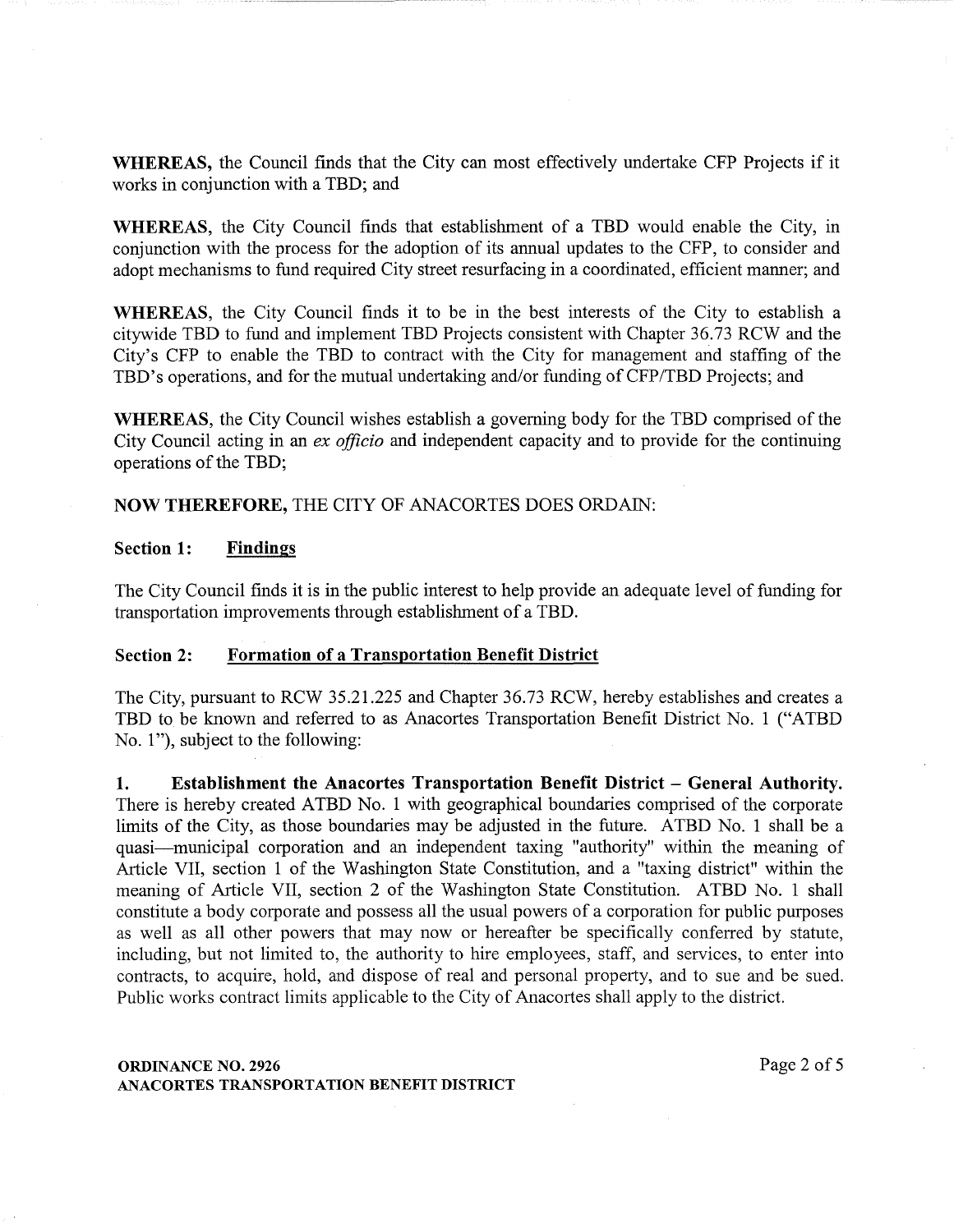#### **2. Powers and Operations of ATBD No.1.**

a. ATBD No.1 shall possess all of the powers of a transportation benefit district authorized pursuant to Chapter 36.73 RCW, including without limitation, the power to request voter approval of, and thereafter impose and collect, a sales and use tax in accordance with RCW 82.14.0455, a vehicle fee in excess of \$20.00 up to \$100.00 as allowed by RCW 82.80.140. The TBD may impose an *ad valorum* tax pursuant to RCW 36.73.060, issue general obligation and/or revenue bonds in the manner and subject to the restrictions set forth in RCW 36.73.070 and form a local improvement district and impose assessments therefor, take those actions allowed, and subject to the limitations of, RCW 36.73.0810, contract for street and highway improvements, and for its operations, exercise the power of eminent domain in the same manner as authorized for the City and accept and use gifts and grants.

**b.** Consistent with RCW 36.73.020(4), the secretary/treasurer of ATBD No. 1 shall be the City Finance Director. As such, the Finance Director shall establish those funds and accounts on behalf of ATBD No. 1 as required and shall disburse funds and pay claims as approved by the ATBD Board and prepare and maintain such accounts are appropriate and/or required by state of federal law.

**c.** The City Attorney will serve as legal advisor to the ATBD Board, except where separate counsel is engaged by ATBD No. 1.

**d.** Other City employees shall carry out the operations of ATBD No. 1 as agreed by ATBD No. 1 and the City. Such employees and the contracts of ATBD No. 1 shall be overseen and administrated by the Mayor and/or her/his designee.

e. ATBD No. 1 may contract with the City for operations services and materials, office space and equipment, and to undertake and/or fund CFP/TBD Projects undertaken jointly or by one entity or the other.

### **3. Governing Board.**

**a.** Consistent with RCW 36.73020(3), the governing board of ATBD No. 1 (the "ATBD Board") shall be the members of Anacortes City Council acting in an independent capacity. The ATBD Board shall have the authority to exercise the statutory powers set forth in Chapter 36.73 RCW and other applicable provisions of Washington State law. The ATBD Board shall also include a Chairperson, who shall be the City's Mayor and whom shall have those duties, rights and obligations of a Mayor as set forth in RCW 35A.12.100.

### **ORDINANCE NO. 2926** Page 3 of 5 ANACORTES TRANSPORTATION BENEFIT DISTRICT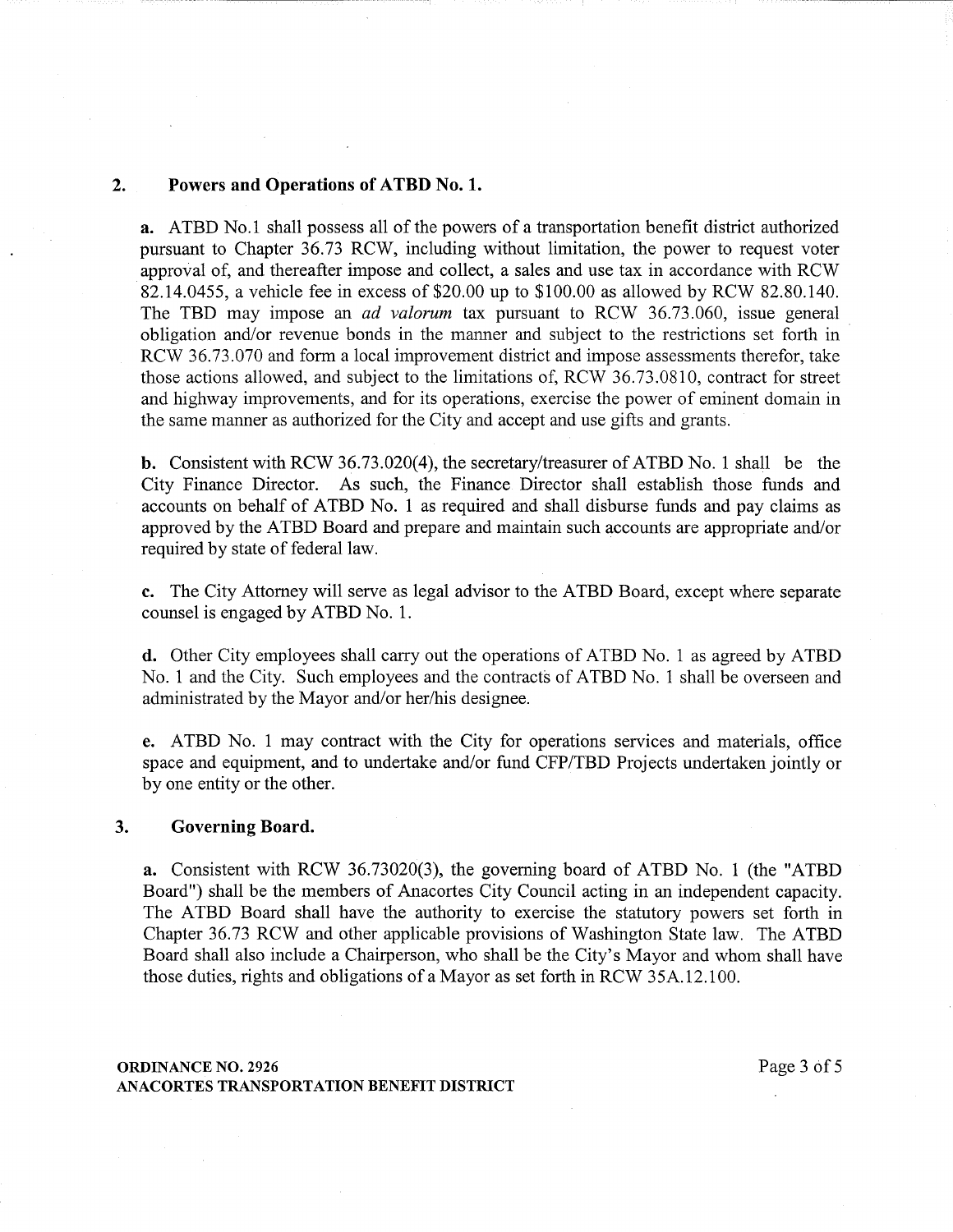b. To carry out the purposes of this chapter, and subject to the provisions of RCW 36.73.065, the ATBD Board is authorized to impose the following taxes, fees, charges, and tolls:

(i) A sales and use tax in accordance with RCW 82.14.0455;

(ii) A vehicle fee in accordance with RCW 82.80.140;

(iii) A fee or charge in accordance with RCW 36.73.120. However, if the City is levying a fee or charge for a transportation improvement, the fee or charge shall be credited against the amount of the fee or charge imposed by the district. Developments consisting of less than twenty (20) residences would be exempt from the fee or charge under RCW 36.73.120; and

(v) An *ad valorem* property tax as provided in RCW 36.73.060.

c. The ATBD Board may authorize and issue general obligation and/or revenue bonds in the manner and subject to the restrictions set forth in RCW 36.73.070.

d. The ATBD Board may form a local improvement district and impose assessments therefor and take those actions allowed, and subject to the limitations of RCW 36.73.0810.

e. As required by RCW 36.73.160(1), as the same may be amended from time to time, the ATBD Board shall develop a material change policy to address major plan changes that affect ATBD Project delivery or the ability to finance the plan for funding and implementing the ATBD Projects.

f. Meetings of the ATBD Board shall be governed by the procedural rules applicable to meetings of the City Council, as those rules may be amended by the City Council from time to time. ATBD Board actions shall be taken by motion or resolution in the same manner and following the same procedure as for the adoption of City Council resolutions. Meetings of the ATBD Board shall, whenever possible, take place on the same dates scheduled for City Council meetings; *provided,* that the ATBD No. 1 meeting shall take place pursuant to its own agenda during a recess or otherwise outside of any regular business meeting or special meeting of the City Council. The ATBD Board meetings shall comply with the state Open Public Meetings and Public Records Acts and the officials of ATBD No. 1 shall be subject to Chapter 42.23 RCW, Code of Ethics for Municipal Officers - Contract Interests; *provided*, that the fact that ATBD Board members and officials and Council members and City officials are simultaneously employed by both entities shall not be deemed a conflict of interest where ATBD No. 1 and City are parties to contracts and/or agreements.

# **ORDINANCE NO. 2926** Page 4 of 5 ANACORTES TRANSPORTATION BENEFIT DISTRICT